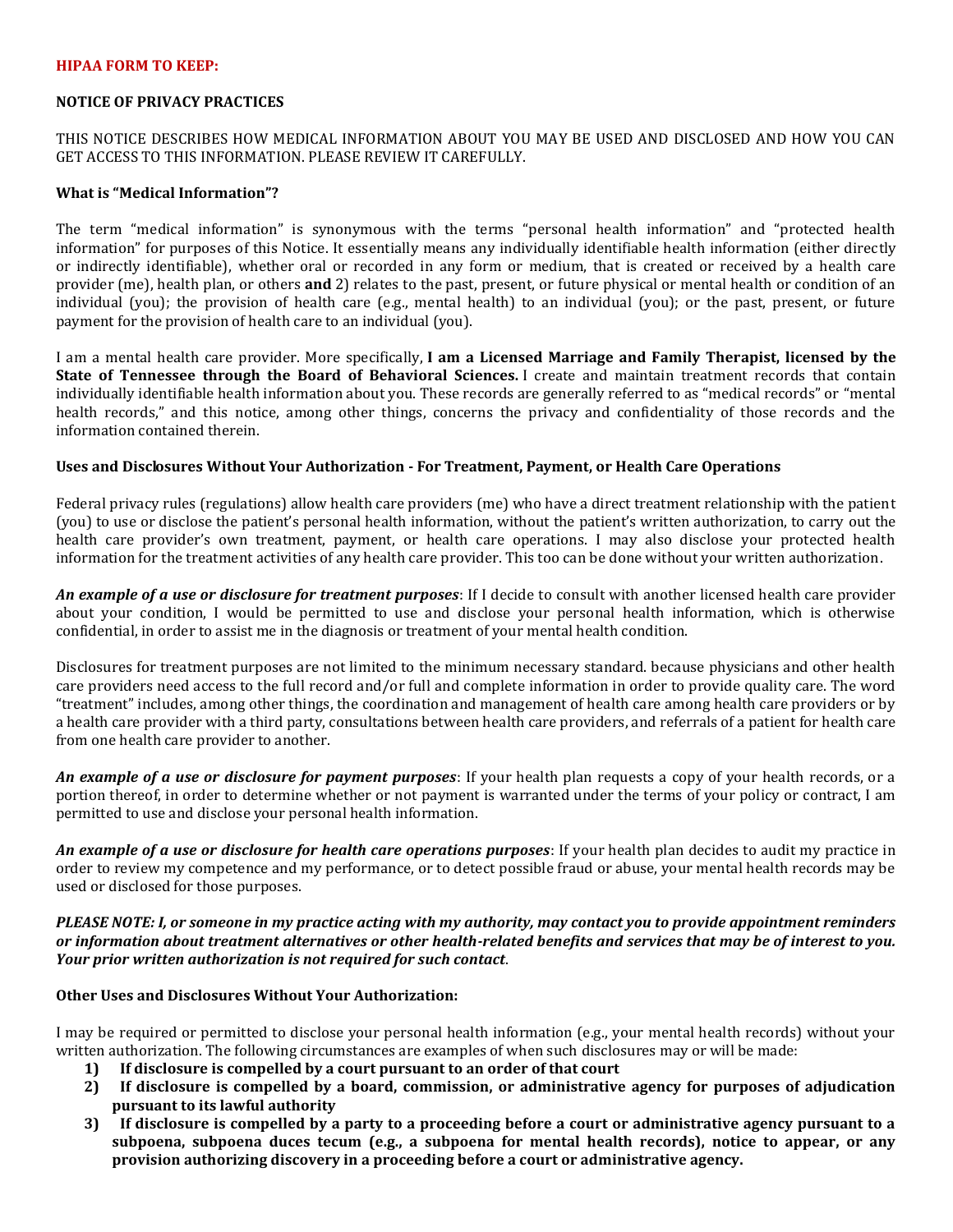- **4) If disclosure is compelled by a board, commission, or administrative agency pursuant to an investigative subpoena issued pursuant to its lawful authority.**
- **5) If disclosure is compelled by an arbitrator or arbitration panel, when arbitration is lawfully requested by either party, pursuant to a subpoena duces tecum (e.g., a subpoena for mental health records), or any other provision authorizing discovery in a proceeding before an arbitrator or arbitration panel.**
- **6) If disclosure is compelled by a search warrant lawfully issued to a governmental law enforcement agency.**
- **7) If disclosure is compelled by the patient or the patient's representative pursuant to Chapter 1of the federal statutes or regulations (e.g., the federal "Privacy Rule," which requires this Notice).**
- **8) If disclosure is compelled or by the Tennessee Child Abuse and Neglect Reporting Act (for example, if I have a reasonable suspicion of child abuse or neglect).**
- **9) If disclosure is compelled by the Tennessee Elder/Dependent Adult Abuse Reporting Law (for example, if I have a reasonable suspicion of elder abuse or dependent adult abuse).**
- **10) If disclosure is compelled or permitted by the fact that you are in such mental or emotional condition as to be dangerous to yourself or to the person or property of others, and if I determine that disclosure is necessary to prevent the threatened danger.**
- **11) If disclosure is compelled or permitted by the fact that you tell me of a serious threat (imminent) of physical violence to be committed by you against a reasonably identifiable victim or victims.**
- **12) If disclosure is compelled or permitted, in the event of your death, to the coroner in order to determine the cause of your death.**
- 13) As indicated above, I am permitted to contact you without your prior authorization to provide appointment reminders or information about alternatives or other health-related benefits and services that may be of interest to you. Be sure to let me know where and by what means (e.g., telephone, letter, email, fax) you may be contacted.
- 14) If disclosure is required or permitted to a health oversight agency for oversight activities authorized by law, including but limited to, audits, criminal or civil investigations, or licensure or disciplinary actions. **The Tennessee Regulatory Board of Behavioral Sciences**, who license marriage and family therapists, is an example of a health oversight agency.
- 15) If disclosure is compelled by the U. S. Secretary of Health and Human Services to investigate or determine my compliance with privacy requirements under the federal regulations (the "Privacy Rule").
- 16) If disclosure is otherwise specifically required by law.

*PLEASE NOTE*: The above list is not an exhaustive list, but informs you of most circumstances when disclosures without your written authorization may be made. Other uses and disclosures will generally (but not always) be made only with your written authorization, even though federal privacy regulations or state law may allow additional uses or disclosures without your written authorization. Uses or disclosures made with your written authorization will be limited in scope to the information specified in the authorization form, which must identify the information "in a specific and meaningful fashion." You may revoke your written authorization at any time, provided that the revocation is in writing and except to the extent that I have taken action in reliance on your written authorization. Your right to revoke an authorization is also limited if the authorization was obtained as a condition of obtaining insurance coverage for you. In general, uses or disclosures by me of your personal health information (without your authorization) will be limited to the minimum necessary to accomplish the intended purpose of the use or disclosure. Similarly, when I request your personal health information from another health care provider, health plan or health care clearinghouse, I will make an effort to limit the information requested to the minimum necessary to accomplish the intended purpose of the request. As mentioned above, in the section dealing with uses or disclosures for treatment purposes, the "minimum necessary" standard does not apply to disclosures to or requests by a health care provider for treatment purposes because health care providers need complete access to information in order to provide quality care.

# **Your Rights Regarding Protected Health Information**

- 1) You have the right to request restrictions on certain uses and disclosures of protected health information about you, such as those necessary to carry out treatment, payment, or health care operations. I am not required to agree to your requested restriction. If I do agree, I will maintain a written record of the agreed upon restriction.
- 2) You have the right to receive confidential communications of protected health information from me by alternative means or at alternative locations.
- 3) You have the right to inspect and copy protected health information about you by making a specific request to do so in writing. This right to inspect and copy is not absolute – in other words, I am permitted to deny access for specified reasons. For instance, you do not have this right of access with respect to my "psychotherapy notes." The term "psychotherapy notes" means notes recorded (in any medium) by a health care provider who is a mental health professional documenting or analyzing the contents of conversation during a private counseling session or a group, joint, or family counseling session and that are separated from the rest of the individual's medical (includes mental health) record. The term excludes medication prescription and monitoring, counseling session start and stop times, the modalities and frequencies of treatment furnished, results of clinical tests, and any summary of the following items: diagnosis, functional status, the treatment plan, symptoms, prognosis, and progress to date.